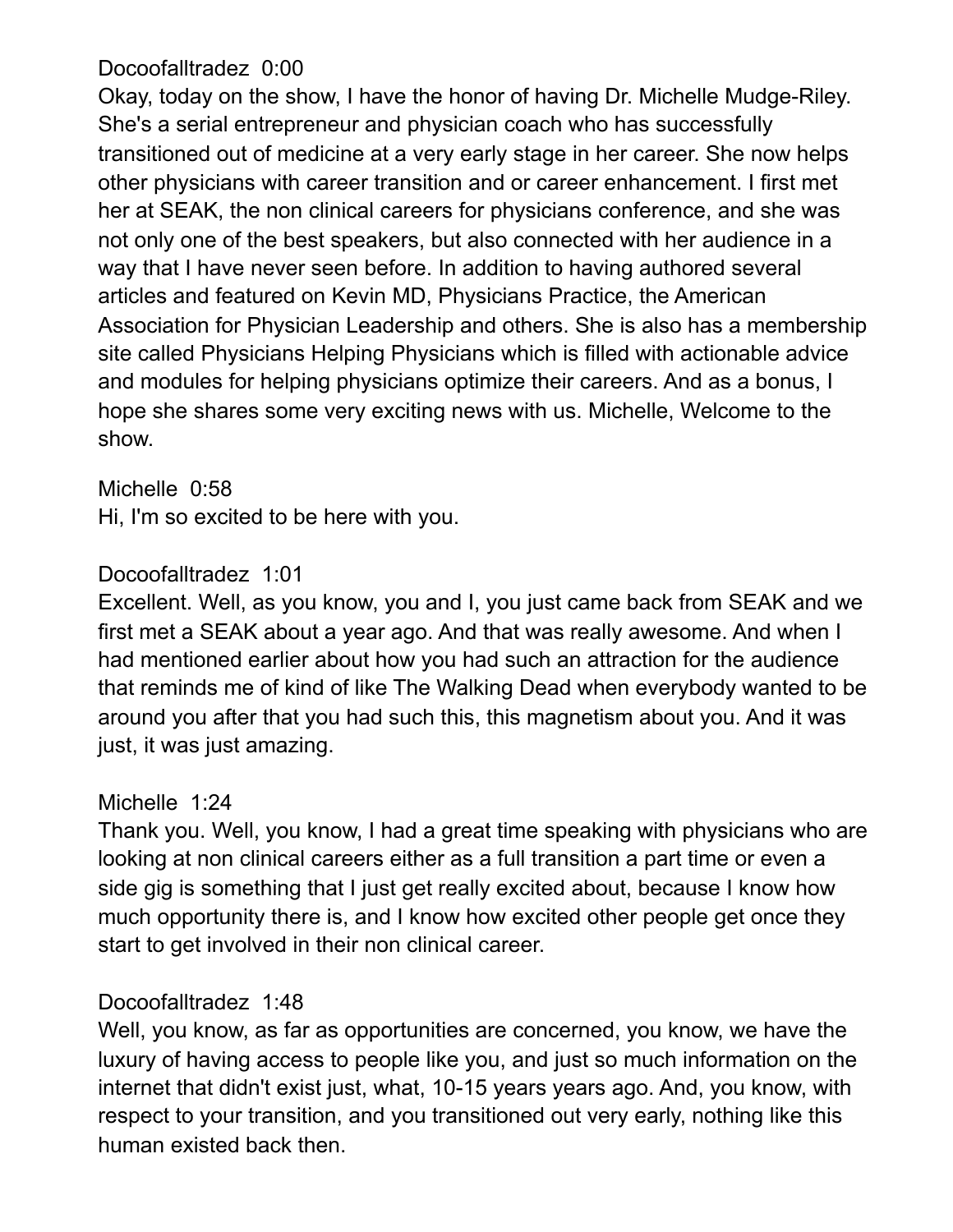## Michelle 2:08

Yeah, I know, and I wished it had, because it would have helped me so much. When I was considering the transition, I was very lost. And I felt very alone. LinkedIn wasn't really going, Facebook wasn't around, at least not to the wide public. And the resources that were out there were just so limited, coupled with that was the fact that I didn't know where to look. And I didn't know who to trust. And so I made a lot of mistakes along the way. But I really just knew that what I was doing at the time was not my permanent path. And so I had to continue to navigate and figure it out. And once I did, I swore that I would help other physicians who were looking at a non clinical career and just let them know what worked for me. And so I started writing about my story. And

Timing is everything, I guess, because people found my writing interesting, and I got published. And so people started to find me physicians, and they reached out to me, and I helped them with the same things that it helps me. And then I got invited to speak in different settings. And Gosh, I was the worst speaker at first, you know, whenever, when we're starting something new. It's it's just, you have to learn what you're doing. And I'm an introvert by nature. So I had to learn how to be a decent speaker, but it's been fun.

## Docoofalltradez 3:42

Well, so with respect to your internship, you decided to transition out after it was it was right around the first year, correct?

## Michelle 3:49

Yes, it was, I was very early. And sometimes I feel well, I felt like something was wrong with me when I was deciding to transition because it was so early, I did finish. So I am a physician, but I left after my intern year, and I thought I would go back I did plan to go back after a year or two, I worked for a year and industry and, and then I decided to get another degree to fill in some gaps in my education with a business degree. Because, you know, when you're going to be a physician, you miss a lot of those classes. I mean, I think I took one business class in college. And so I felt like I needed some of that I needed to learn negotiation, and just really how to interact in the business world, because that's really what we have to do all the time in order to be successful. And there are lots of little techniques that we don't learn that are really vital to creating a career path and being successful.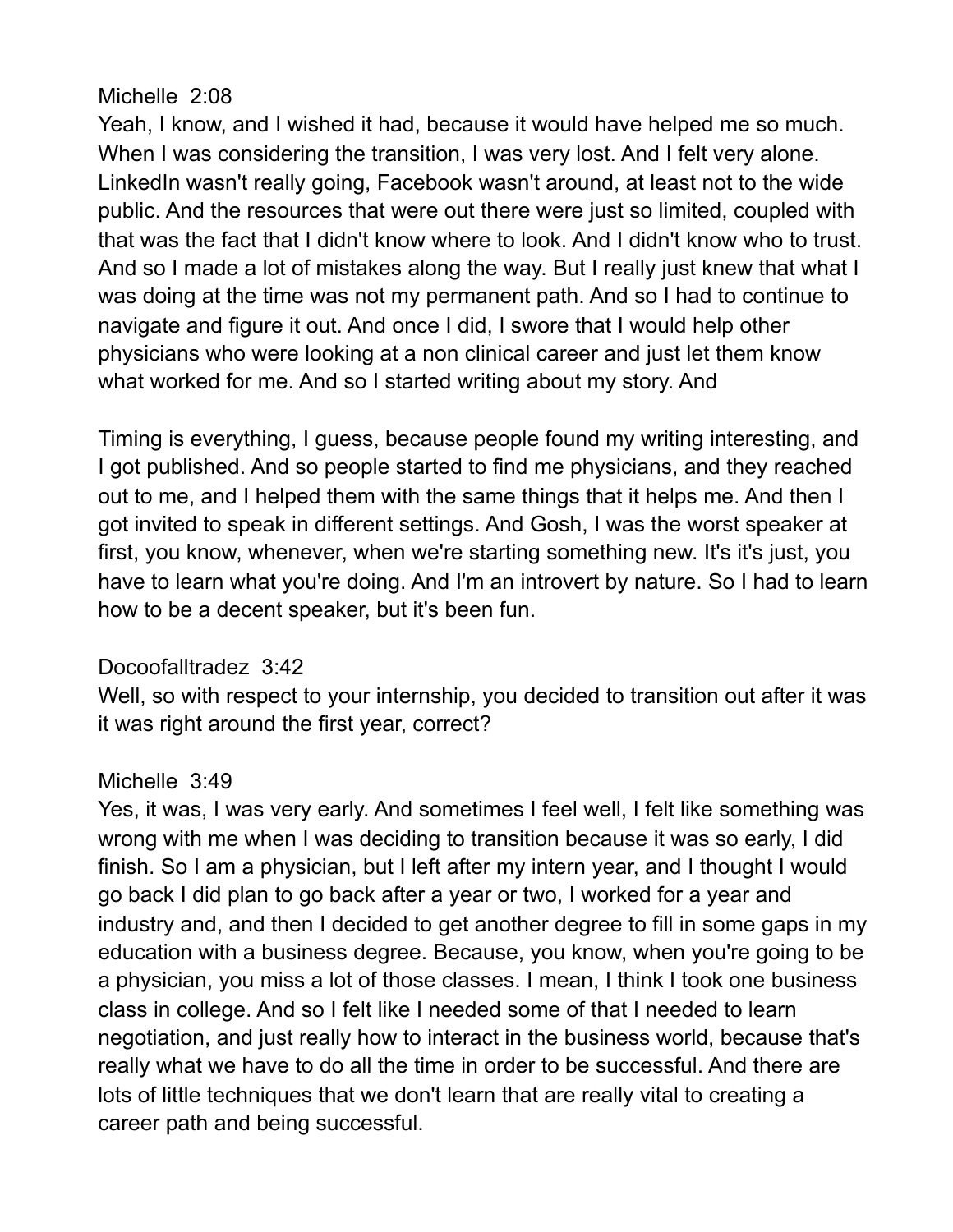### Docoofalltradez 4:57

Well, and sounds like you've used these techniques, Networking and the skill set than to become a serial entrepreneur. So the question for you is, did you have that skill set when you first transitioned out of medicine? or How did you get your first non clinical job?

### Michelle 5:12

Oh, yeah, gosh, okay. So networking is one of those big skill sets that we just do not learn as doctors. And so I did not know how to network, I didn't know the kind of proper way to go about helping someone else or reaching out to someone appropriately. I mean, as doctors were even hesitant to reach out for help, because I think our training teaches us that we should know everything. And we should not admit our weakness. And, you know, that is drilled into us in so many different ways. And it's so detrimental not only to our spirits, but to the rest of the world. Because reaching out is actually so helpful to everyone, not only to you, but to the other person, because it gives them the opportunity to then help you and people do like to help each other. So finding that first job was a networking exercise, and I was thrown into the deep end. So when I realized that I wanted something else, and that I was going to see what was out there, I just started telling everybody that I was looking for a job. And I remember telling people at the grocery store, I mean, it was so pathetic, but I, I was determined that I was going to figure this out. And so I remember at one point, I was in a running group, because I am a runner that's always gotten me through a lot of things. And I run long distance. So we were doing, I don't know, five or seven miles, it wasn't a long run. But I ended up chatting with another guy who worked at a medical device company. And I was kind of telling him my story, giving them my spiel, and he mentioned there was an opening on his team. And I said, I would be interested. And so you know, you tell a lot of people that and nothing happens. But luckily, in this case, I did make it to the interview stage. And I went through numerous interviews and I, I ended up getting the job. So I worked for a medical device company for about a year.

Docoofalltradez 7:21 Wow, that's amazing.

And after you transitioned out of that job, how did you use networking to then go into the your next your next job?

Michelle 7:31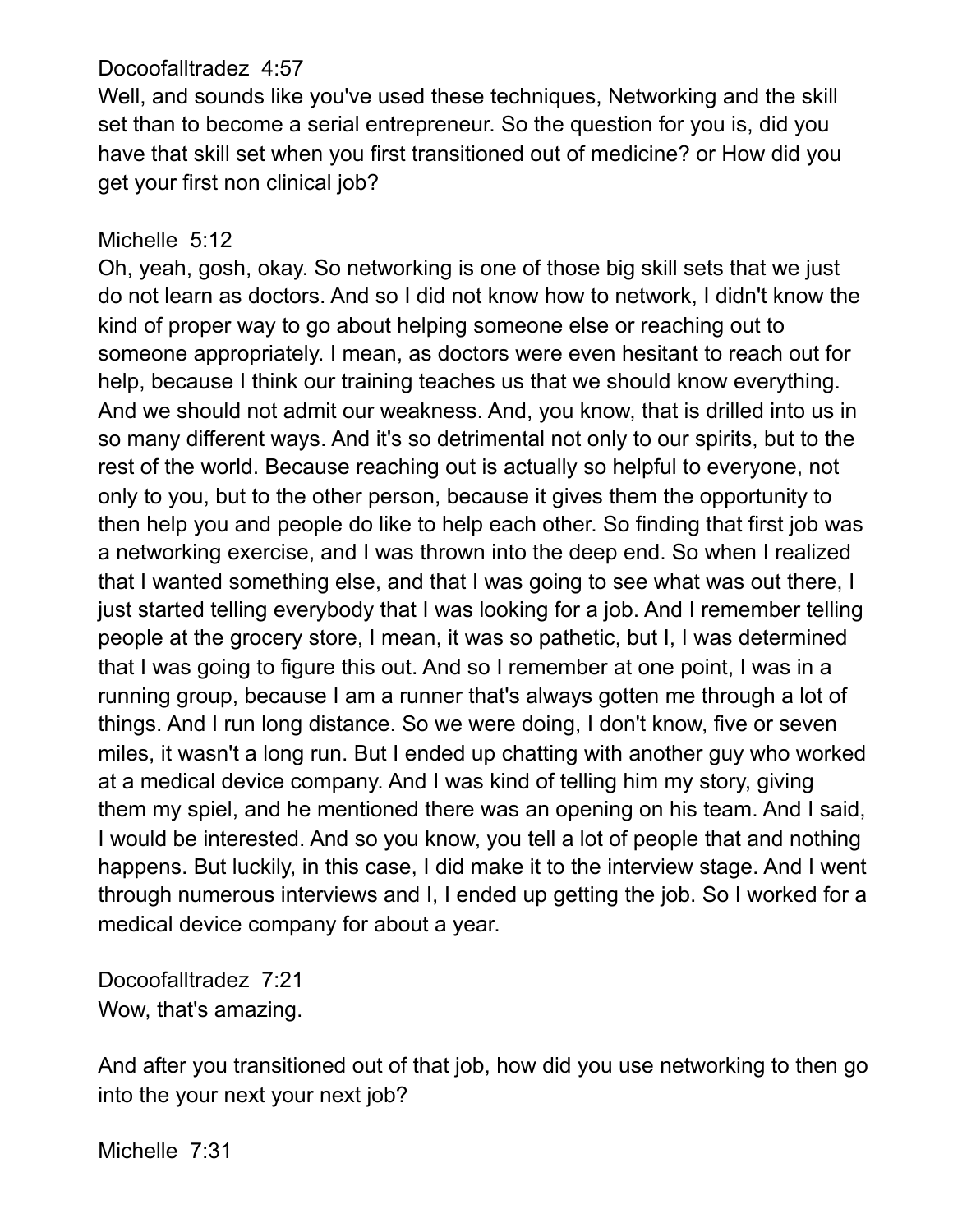Yeah, so even that first job didn't make me an expert in the business world, or a networking or anything. And I mean, in fact, that job was kind of a disaster. And that's, that's probably out of the scope of this podcast. But I just did not know how to have a job, I'd always been headed towards being a doctor. And I didn't work a whole lot of other jobs. And so that was not a good thing for me. And I always recommend and people work while they're in school, or while they're getting training, because it provides you with so many skills, even the most, I guess, boring job or menial job, retail, all working as a waiter, waitress, bartender. All these jobs, teach you so much about the world, and about how to get along with people, and how to interact with people and motivate people, they teach you a lot about yourself. So all of those things, I was kind of learning and it was a very steep curve. So the job was okay. But I then went back to business school and I was taking night classes during that job. But I went back to school full time for a year. And during that time, I did work. So that helped me quite a bit. And I met someone who taught me about networking, he introduced me to a book called Never Eat Alone by Keith Ferrazzi for as he which that book I tell people kind of changed my life and a lot of ways because it It introduced me to the concept of networking, and the fact that it is not something that is to be feared, or to, to not try to actively do, it's not slimy. **It's not like selling, it's really just adding value to someone else's life. And in turn, that motivates them to want to help you**. So it really changed my perspective on a lot of things. Because, you know, **as doctors we are always fearful of selling and being sold to, and just that mindset, and that's what a lot of people think about when they think about networking**, it's, you know, brown nosing, or giving people compliments, or, you know, trying to sell whatever it is you have, or whatever you're trying to do, or asking for a job. And it's not that at all. So once I consciously understood a little bit more about networking, and how to do it, I was able to more purposefully start networking. So as I was working in a second internship, actually a business internship, I was using some of those techniques. And I went to a conference, it was a wellness conference, because I was interested in wellness, which is very ambiguous term. And again, probably a whole podcast can be done about wellness. But I talked to people and I use some of the things that I had been practicing up until then, some of these networking techniques, and I ended up getting back from that conference. And a couple of weeks later, I had a job offer for a corporate wellness position. And I worked as director of medical management and wellness for about three and a half years. And that was a great job. For me, I was able to design implement, and evaluate corporate wellness programs for small and medium sized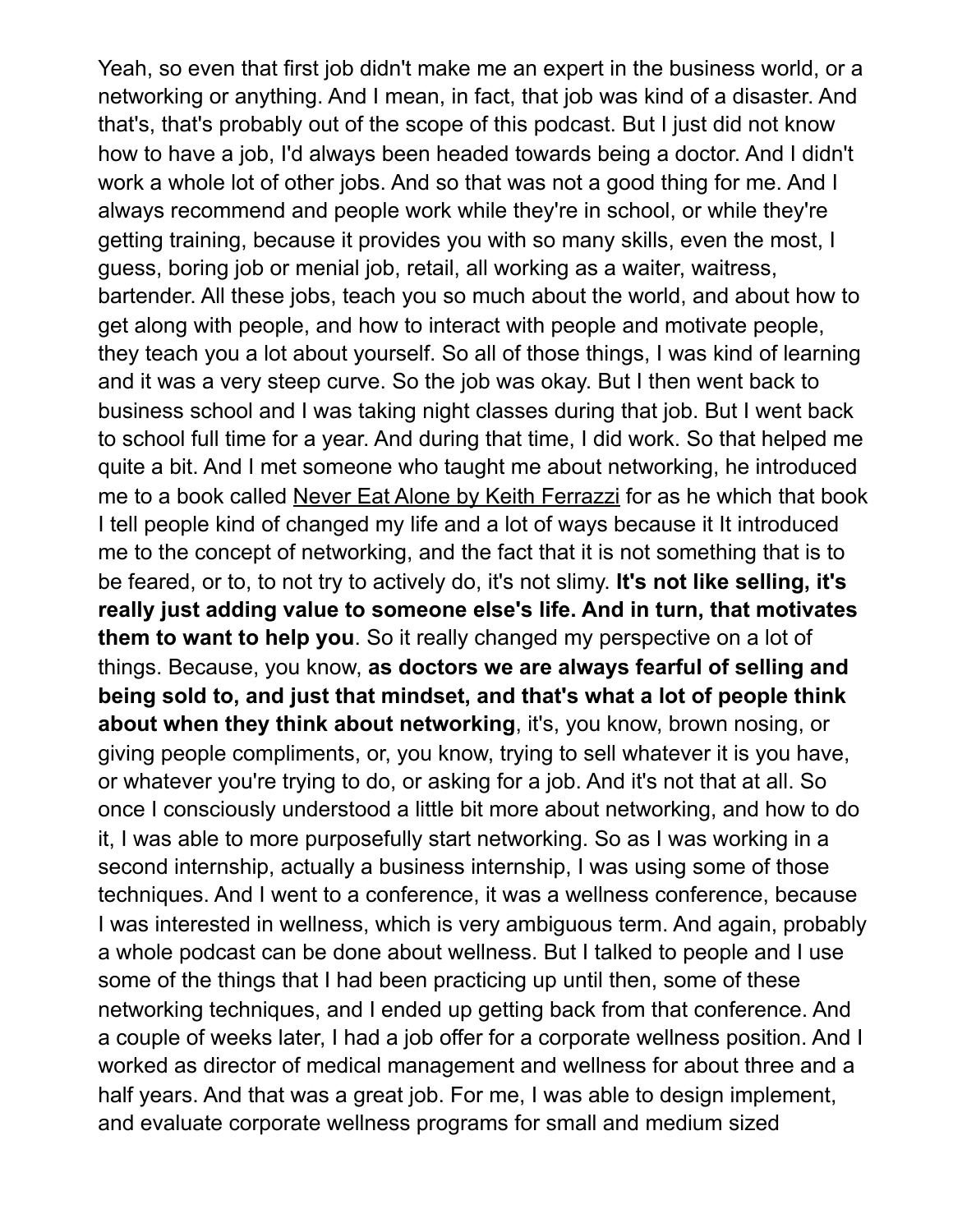businesses as part of a brokerage firm, so is a really great job. And, and I learned even more during that job.

### Docoofalltradez 11:03

We know what's amazing about that is that just using the skill set, you're able to, it almost sounds seamlessly transition out of medicine.

And if you lack that skill set, then it might make that transition that much more difficult.

### Michelle 11:17

Yeah, it's, it is difficult to not be using networking to end trying to transition. And that's some of the things that I teach people and advise people to do. And I help them with how to network appropriately so that they feel good about it. And the other person responds, you probably are familiar with people telling you, oh, you know, I tried talking to this person or that person, and it got nowhere or I thought I was going to get this job. But I haven't heard back or I emailed this person, and he or she hasn't gotten back to me. And so really just managing that networking, because all of that involves network working will help someone to get a job a lot easier. And it's just not a skill set that we get in medical school or training.

## Docoofalltradez 12:08

And you've actually talked about this on your website, there's actually such thing as a networking strategy, correct? That's right. How would you What's your favorite technique? networking strategy?

## Michelle 12:19

**Yeah, so my favorite networking strategy is really trying to bring value to somebody else's life**. And that way, I don't feel like I'm asking for something. And I feel like the other person is able to get some value able to make their day better, get a little bit further along, whatever course they're on. **And what that does is magically, that in turn motivates that person to want to help you**  because you can't make someone give you a job, you can't make someone pass your resume along or introduce you to the hiring manager, or someone who can help you. And if you flat out, oftentimes, you're going to get nowhere. And you may not even get another conversation with this person, because they're going to not want to talk to you. And they'll think that you're going to be asking them for a job. **So by really focusing on what's the other person**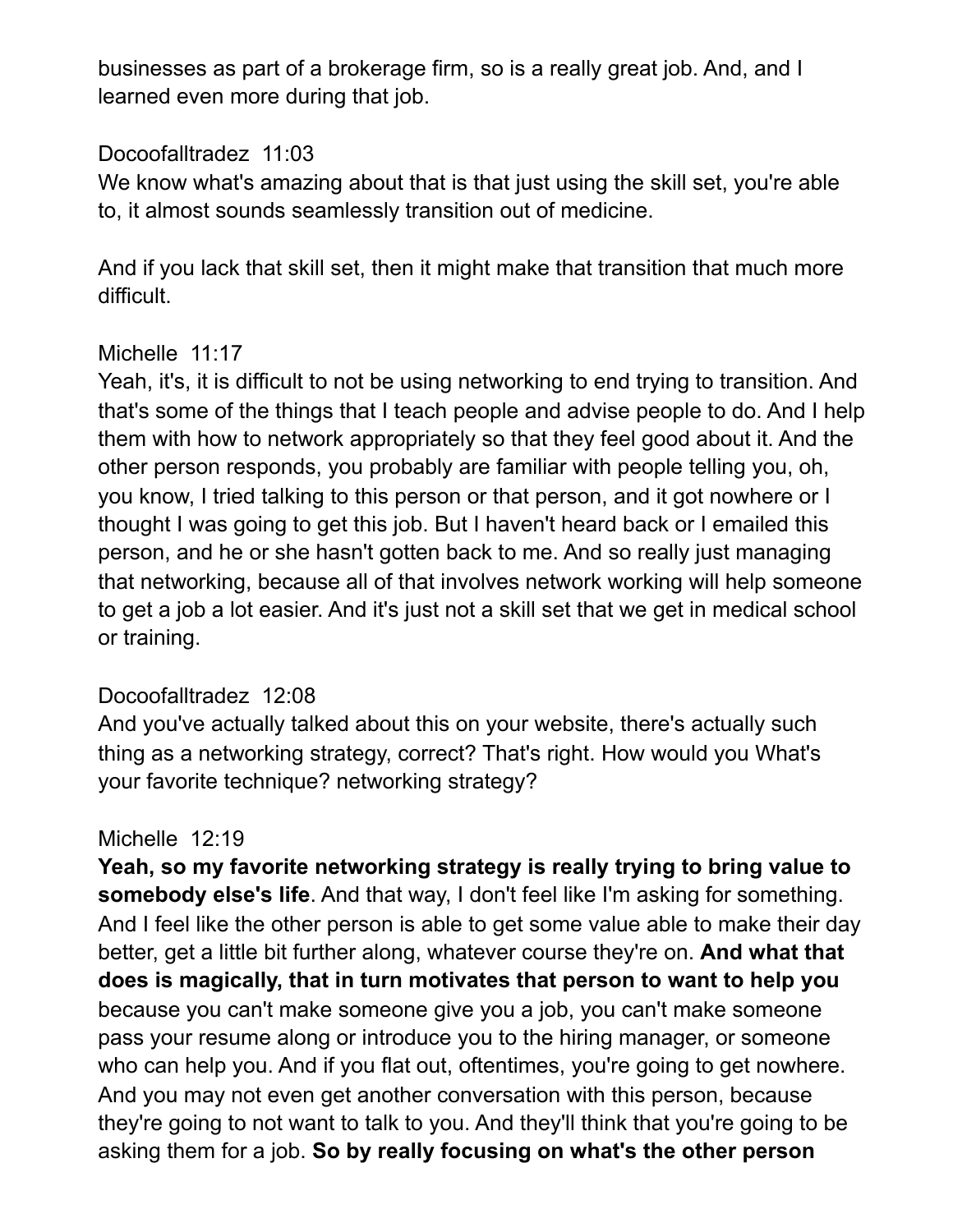**interested in?** Is it sports? Is it cooking? Is it animals, is it their kids, and really striving to help them with that, or bring value or give them more information. So for example, if someone has a kid, they're trying to figure out what school to send them to, and you happen to run across an article about, say, public schools versus private schools versus charter schools, and you feel like, wow, this would be really helpful for someone who is looking at different schools, you just pass that along, and you can, you can email or send a message through LinkedIn, or however you interact with this person, call them, send them a message on Facebook, you know, tons of different ways to interact with someone else, whatever way you're currently interacting with them, just get them the link to that article. And with a simple I saw this and thought of you hope this is helpful, that will get you further along than a lot of different things. So this just one specific example. But I'm sure you can think of more

### Docoofalltradez 14:27

Well, you know, I think a lot of it has to do with the venue as well. So, for example, if you were at a conference, would you use a different technique than if you were, whereas you were in a work situation in a work environment where you already know somebody,

#### Michelle 14:40

yeah, oh, that is a great point. Yes. Because at a conference, it's everyone is there for a specific purpose, they're all interested in that specific topic or subset of topics. And most likely, they want to meet people who are doing that job, or that area or industry. **And so it's a little bit easier to network at a conference than it is, say, at work, or even just at home, when you're emailing or using LinkedIn.** I mean, those those ways are effective, but going to a conferences like Fast Forward quick way to meet people and to get things done

## Docofalltradez 15:23

well, you know, so with respect to finding jobs with so there's two jobs strategies I'd like to talk about. So the first one will be people who are actually looking for medical jobs right now, I was speaking to some residents and other medical professionals, and they're getting solicited about 50 times

a month on email for medical jobs now, and it's, it's easy, I think, to fall prey to not necessarily be preyed upon by the recruiters. But if you rely only on recruiters to finding the job, it might lead not necessarily to the to the most ideal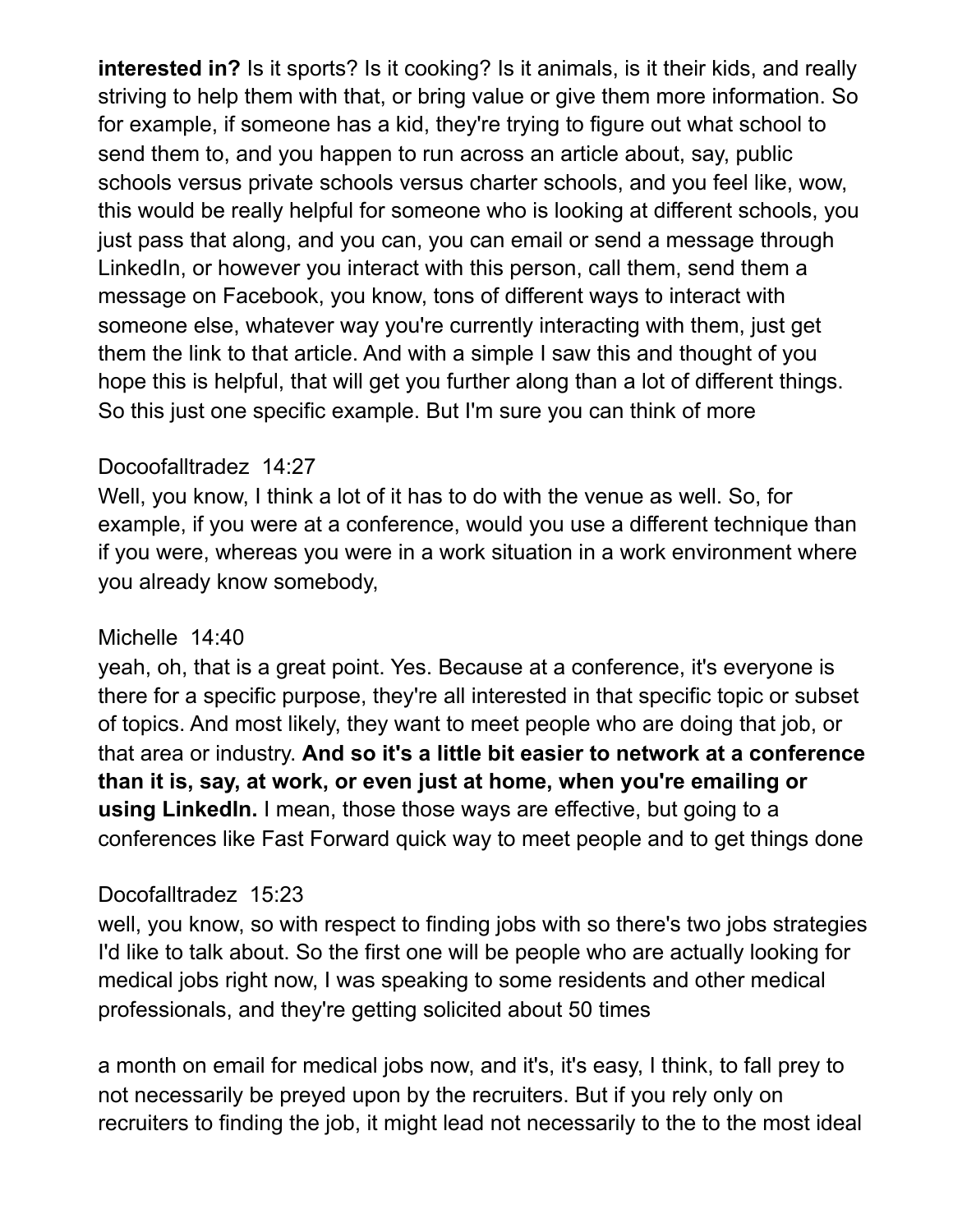job. Whereas if you use networking, maybe that would, then you can come create, you know,

seek out something that you really desire in terms of your personality type, what you're looking for, through another person, as opposed to a recruiter who's just trying to find a job to, to, to satisfy their person trying to put this most recruiters get hired by hospitals. And so they're trying to fit a physician to their job, as opposed to something that that employer employee would actually want.

#### Michelle 16:32

Yeah, I'm glad you brought this up, being a doctor kind of feels like it will be easy to get a job. And, and it is in a sense, because, yes, you have recruiters all the time reaching out with these different opportunities. A**nd so the thing that I tell people is, think about why the recruiters are reaching out to you, they make a lot of money, placing physicians in clinical jobs**, a lot of money and 10 to 20,000, sometimes more for the higher specialties by placing one physician. So I've had people tell me that they used a recruiter, and then they got into a new job. And a month later, that same recruiter was contacting them again, with another job, which is ridiculous. So Well, sometimes people do get into their dream job with using a recruiter, it's not the worst thing in the world, it's really important to remember how these recruiters are getting paid, they do not have your best interest in mind, they may act like it. And they may have great personalities that make you feel like they're your friend. And they may be nice people. But at the end of the day, they're getting paid a handsome sum to place you in a clinical job. So just make sure that that clinical job is going to be one that you like that you can tolerate that has the different components that you're looking for. and networking can help you better understand that. So networking is a little bit harder. It's not just an easy, call a recruiter, have them feed you jobs, take the job, they give you boom, you're done. You don't have to think about it. So definitely harder, more active participation is required for networking. But if you're playing the long game, and wanting to be in a job where you feel happy, you've got either the work life balance you need, or the the different components of the job that you need, whether it's outpatient, or inpatient, or whether you're doing deliveries or not, or certain surgeries or not, or you have access to certain facilities. So all these different things that are really going to make your life really good or really miserable, are there

Docoofalltradez 18:49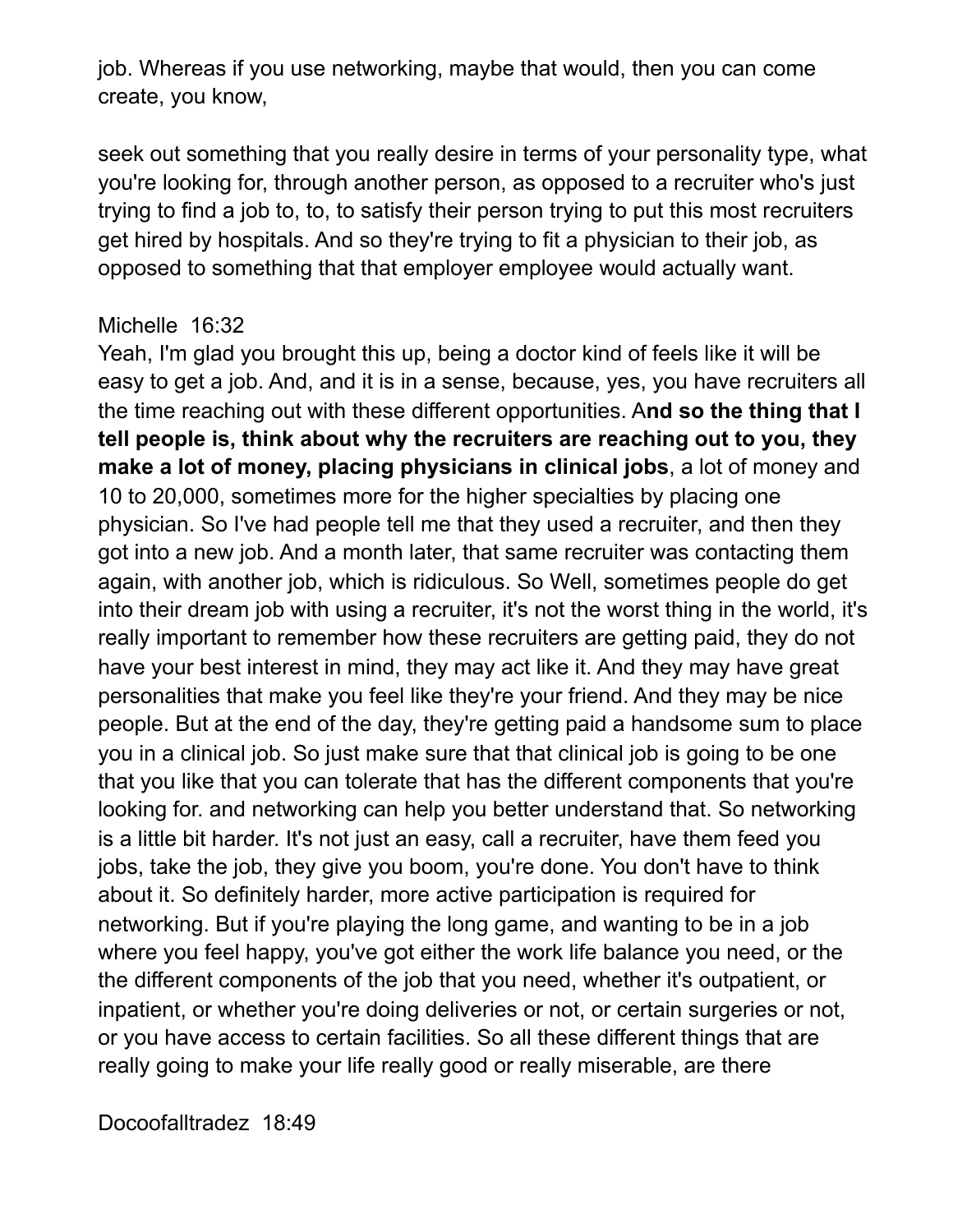well, you know, Michelle, it's interesting that you say that. So I was looking at some recent survey data from 2017. And if you look at medical residents, in particular, they have the highest rate of attrition after their first two years, the number something like 50% and I wonder how much of this plays into a how much they don't know about what they're seeking and be how many of them were actually recruited into a job that they didn't necessarily want?

#### Michelle 19:15

Absolutely, yep, you hear it all the time. And you also hear people leaving after their guarantee is up, because they are not happy, it's not a good fit. And so once the money pieces gone, they're gone. And that's not a good thing for an organization because it costs own organization hundreds of thousands of dollars to recruit a new physician and train him or her

#### Docoofalltradez 19:42

well, you know, even from the personal perspective, let's say you were that physician that transitioned out, you know, you've lost an opportunity to build a network within your own community, you've lost maybe some income from not necessarily from the short term perspective, but from the ability to grow practice long term and and then you don't would have would have the job that you're transitioning out of, is in a different state or in a different location, then you have to pick up and, and go through all that, especially if you have a family, it might be very, very challenging. So I think if you were to then network, really find out what you want, and then through your networking ability to find the right person to match you with that what you want, don't you think you'd have better success?

#### Michelle 20:23

Oh, yeah, long term playing the long game like that every time the upheaval of the family is the biggest issue usually with this because moving jobs or having to change locations every couple of years, or every year is so disruptive for a spouse who may or may not have a job themselves and for the kids who have to change schools or have new friends. And so it it is very hard finding something that, you know, you can be happy with, at least for five or six years. And you don't have to think being there forever. But, you know, the longevity in a different career in a different place is are in the same career in the same place is a lot to be said for that.

Docoofalltradez 21:12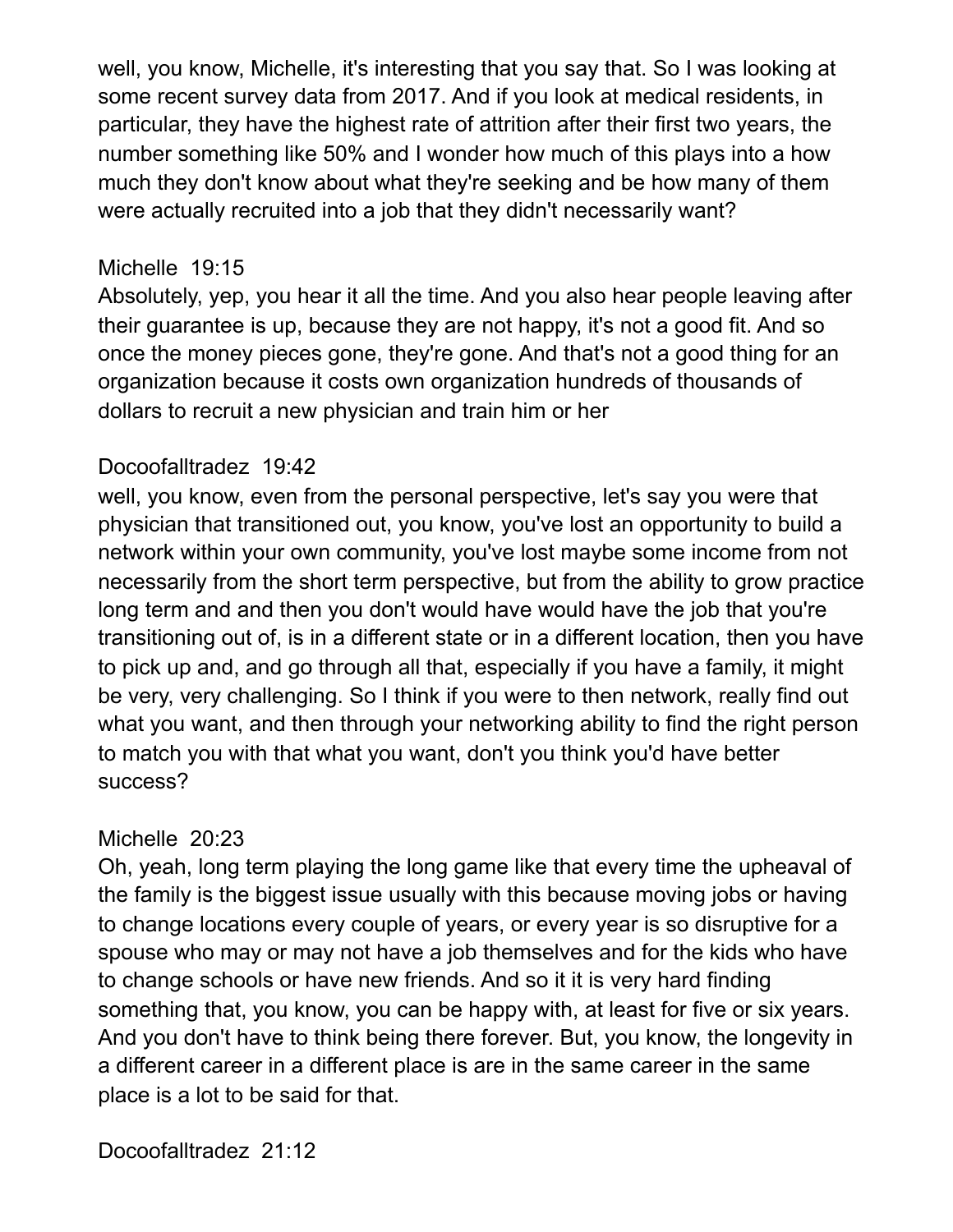So kind of backing up a little bit, then you mentioned that positions in general have kind of look at networking as slimy, if you will. And, you know, I think all of us have been exposed to

people who are trying to sell products to us in the medical field. And as a consequence, all of those people have been booted out of med, a clinical medicine and the academic centers.

And then we're taught this over and over again, that that we should not be networking, how would you How would you go about teaching like a new crop of residents that it's not something that they should be afraid of,

### Michelle 21:52

a lot of it comes down to how you approach it, and that book that I mentioned, that's why it was so helpful. Because it did give me that different perspective on networking, and helped me understand that it wasn't just giving people compliments, or trying to do the right thing. It was really finding out what someone else is interested in. And then talking to them about that. I mean, really, that is all networking is, it's making a connection with another person, a positive connection with another person, and it's fulfilling for both people, whether you quote, get anything out of it or not, because we all crave connection with others. And so, in fact, networking can be fun, it can be fulfilling, and oh, bonus, it can get you a job that you really love.

## Docoofalltradez 22:48

Exactly. You know, it's interesting, you know, you mentioned that you are an introvert and you everybody has different strengths and weaknesses. And so, as an introvert, you know, what, how do you overcome, you know, that the idea that, you know,

reaching out to somebody that's not your strength? How do you know, what kind of strategies would you would you would you advise somebody who's really afraid to talk to other people?

## Michelle 23:11

Yeah, yeah, so, **networking was probably twice as hard for me, because I'm an introvert, and it's scary for me to reach out to other people.** I mean, not so much anymore. But it really used to be, it took me years to actually enjoy going to a party where I wouldn't know anyone, and, and even now, if I know I'm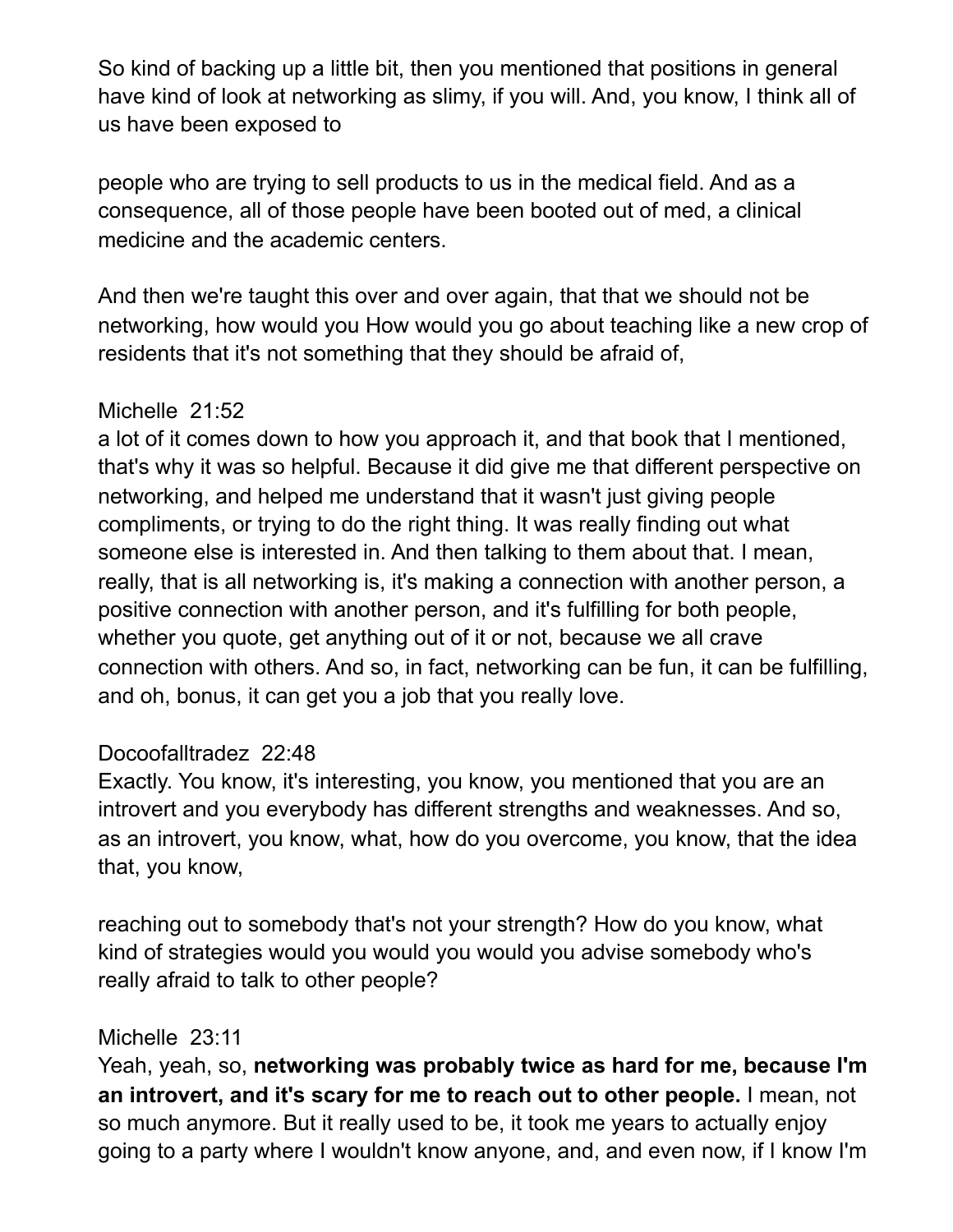not going to know a lot of people, there's still that same fear of, yeah, I don't want to go to this. But at this point, I can push that aside and go and, and it's great. But that is I definitely understand what it's like to network when you're afraid to reach out or when you just have that personality type. And I think for introverts thinking about networking, with the perspective of just connecting with the other person and finding out about them. I think that will help any introvert tremendously, because introverts by nature, like to listen, and they like to ask people questions about themselves. And if you think about people, they love to talk about themselves. So it actually ends up working out very well for introverts, because once you get over that initial Hi, how are you? What's your name? What do you do kind of thing, an introvert can ask a really interesting question of the other person sit back and listen, and everybody's happy.

#### Docoofalltradez 24:38

Well, so. So for example, I've heard the karate chop technique. Do you advocate doing that where you come up to somebody put your hand out and say, Hi, nice to meet you. Would you advocate that? For an introvert?

#### Michelle 24:49

Yes, I it does not come naturally to me either. But if you think about a big room, most of those people are either afraid or introverted or don't want to be there or just are unsure. And so if you can break the ice initially by going up to someone and saying, Hi, my name is What are you here for? Or how do you know the person who's having the party or, you know, whatever? Just small thing? Can you believe this weather or, you know, can't believe the holidays are coming up soon? Or, you know, anything really, that is current and relevant and comes to your mind kind of superficial at first, of course, you don't want to you don't want to say something embarrassing about yourself. And that first sentence, because that might be awkward. But yeah, I've never heard it called the karate chop method. But I guess it kind of is I I guess, maybe putting your hand out a little bit more gently. And step karate, chopping it down would be would be a better approach. But don't poke him in the eye. Yeah, exactly.

#### Docoofalltradez 25:51

Okay. Now, you did mention social media. And I think you're a big advocate of having a good social media strategy. What do you think social media plays a role in networking.

Michelle 26:03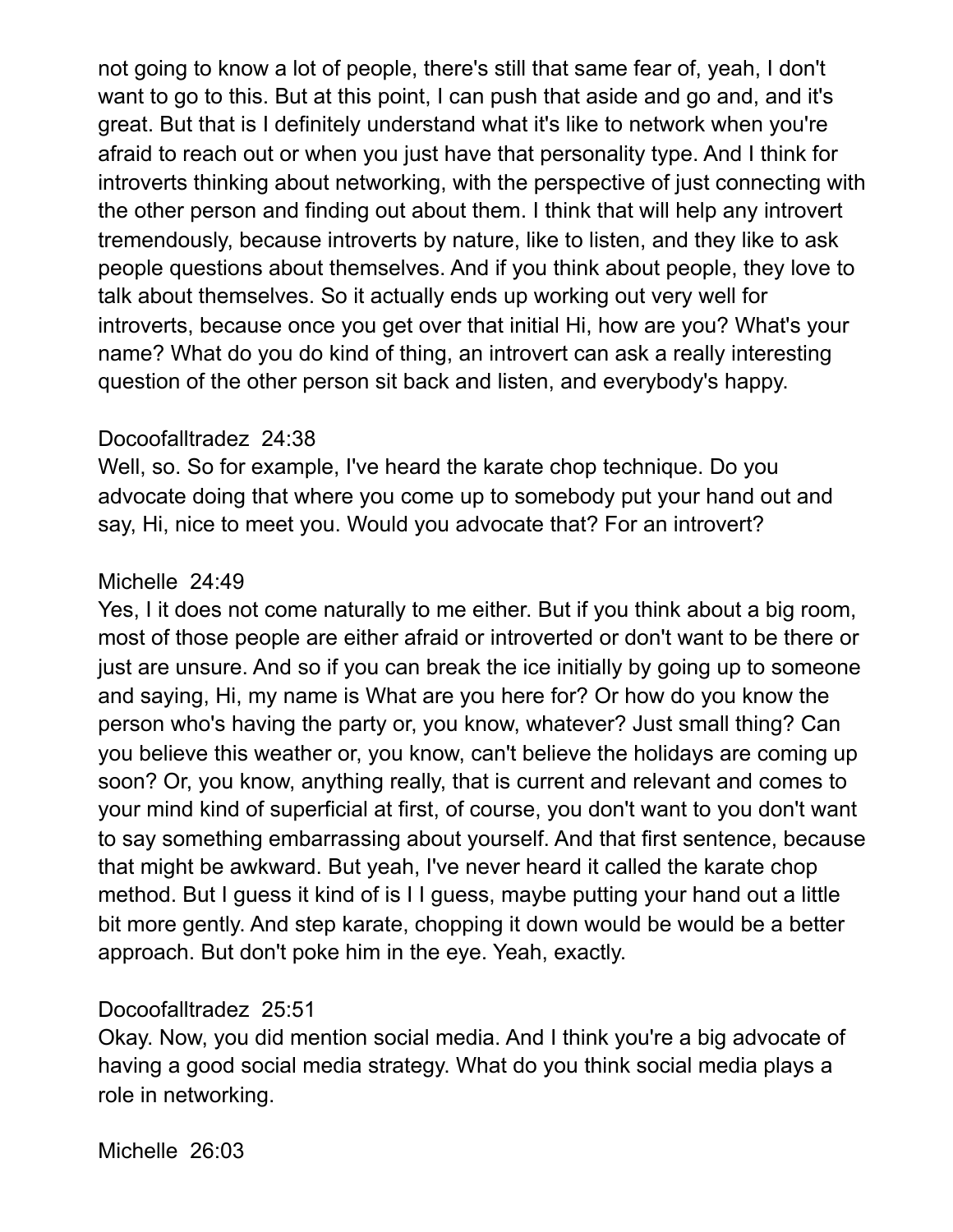**Today, social media is interesting beast, it is very overwhelming,** for sure. Especially for those of us who didn't grow up with social media, I know that I get overwhelmed with social media. And I've heard that from others as well. It can consume you, there's so many different channels, and different ways of approaching them. And there are different techniques that work better on different channels. So that is, that's kind of something you have to get over. **But the great part about social media is that it can introduce you to people that you never would have other wise met.** And it can actually bring you closer to them, create friendships, create bonds, I have interacted with someone that I've never met before we've been we've ended up writing an article together, and then presenting on that at a conference and meeting for the first time in person. All of that would have never happened had social media not been there that was through LinkedIn. But I have a similar story about Facebook, I met someone who runs actually a Facebook group. And we ended up deciding to have a small meeting, a regional meeting, we ended up getting a bunch of people to come. And we, we all talked about different side gigs and careers. And so that never would have happened if social media didn't access. So yes, I hear a lot of people saying, Oh, I don't like social media. I don't know how to approach it. I don't want to approach it. And I feel Yeah, it can be super overwhelming. But it can also be another channel for meeting people. And that's a very positive thing.

#### Docoofalltradez 27:46

I recently discovered the whole Facebook group phenomenon as well. And just just to just to try it out one day, I simply posed a question on a Facebook group, and I was blown away how many responses I got to it, and help people were overwhelmingly willing to help for my given question. I think I got like, 25 responses. And the question was, should I, you know, how do I go about starting a podcast or monetization or something to that effect? And the responses were amazing. And, you know, I've built a lot of collaborative relationships with these, these total strangers as a result of that one question.

Michelle 28:24

Mm hmm. Yeah, that's a great example. So,

#### Docoofalltradez 28:28

so going back to finding a job, though. So now, today, more than ever, now, we have access to all these different technologies, all these different job boards, you know, traditional societies still have their industry magazines that you can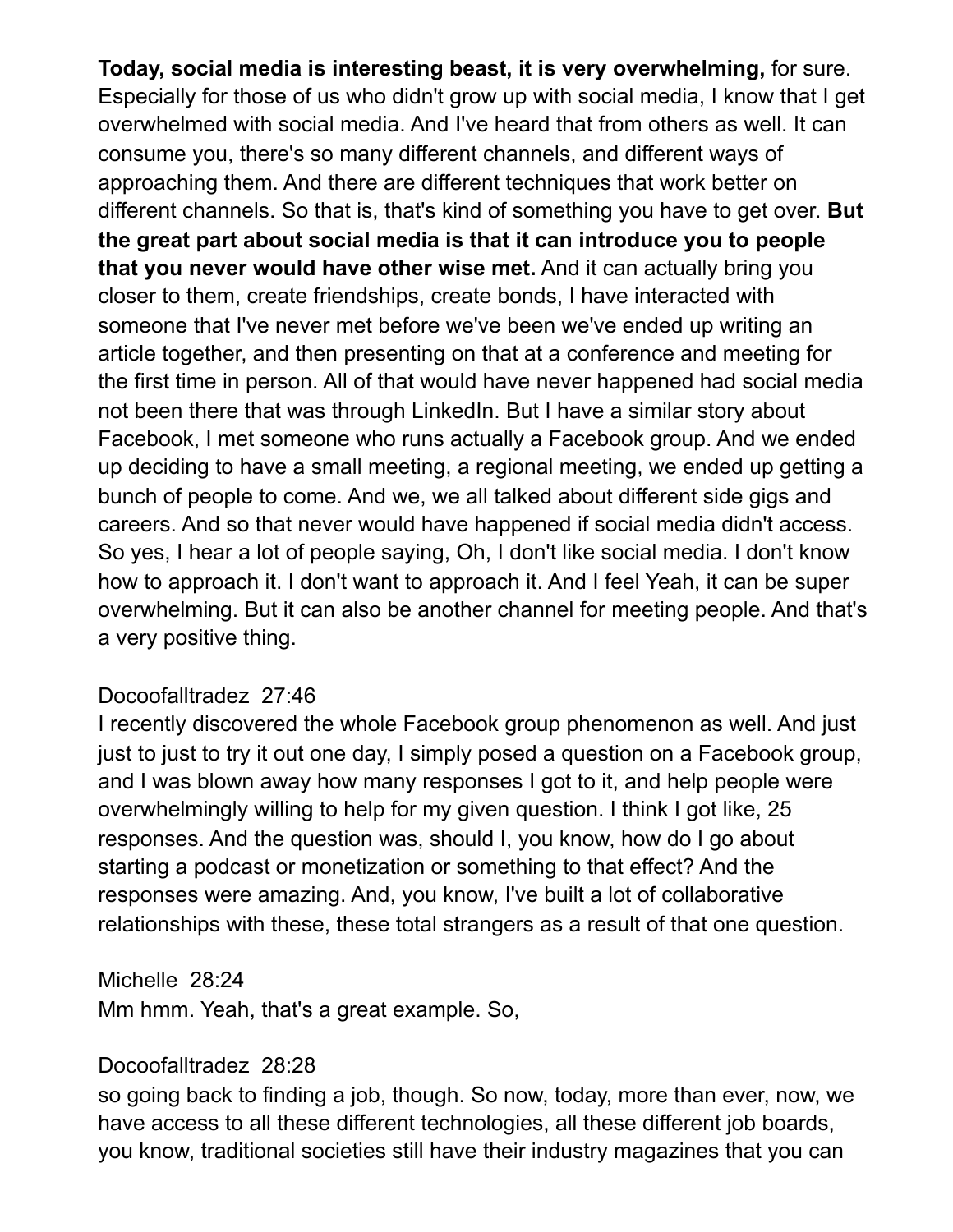look in the backup to find jobs. But it seems to me finding a job still really boils down to networking. So if you were trying to find a job in say, a particular let's say,

internal medicine as an example, and you wanted to find a job in a particular state,

would you? What kind of strategy would you recommend for a resident looking looking for, for a job?

#### Michelle 29:08

Yeah, so a couple of things. **First,** I would do a little bit of research research is easy for us doctors, we know how to do it, we like to do it. And so that's, that's the first thing. So that kind of takes the overwhelm out of it, too. Because you know, that the first step is not going to be so scary, but research some of the different clinics and hospitals that are in the area that you may want to be in. So what exists, what are your options, if you want to be in one place, then you are going to have some limitations. But that's okay. And in fact, you have to have some limitations at some point, because you can't get a job everywhere. So see, you want to be an Indiana you want to be in a specific city there, make a radius outside of that city as large as you would be able to, to kind of tolerate and kind of think about where you might want to live. So you know, this is kind of getting done into the week. But this will ultimately make things much easier for you. So once you identify that you identify what your options are, then you can start to see if there's anyone there at any of those clinics or hospitals or organizations that you may know. And you can, you can research this again, on the internet, you can check out the doctors that are part of the organization because they're usually always on on their website, and you may find someone that you know, or you may find someone that is an alumni of your medical school, or your residency or college or that your brother's sister knows, or somehow you have a connection with this person, then you can reach out to them and and just let them know that you're considering moving to that area? And do they have any advice? Or how do they like it, you would not ask for a job at that point. And that's really key. Because I said this before, asking anyone straight up for a job in is overwhelming, and it's uncomfortable for the other person. So that is something that you want to try to avoid, at least initially. And at some point, it is a little bit more appropriate. But in these initial outreach is and networking, you're not going to want to lead with that question.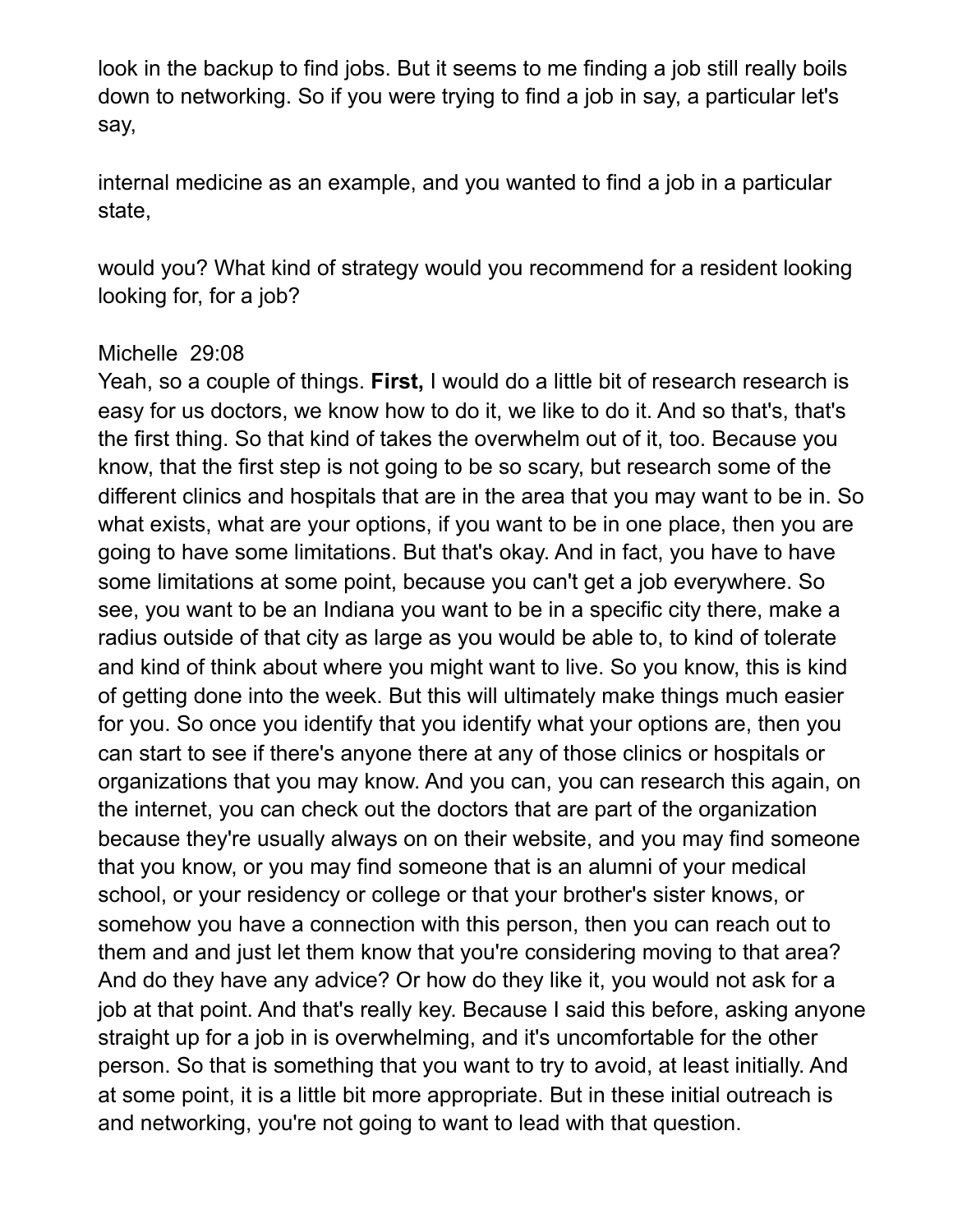### Docoofalltradez 31:18

We know the nice thing about doing that is so all these people are fair game because you have one or two degrees of connection to them. And then it also gets you insight as to what their communities like or what their hospital is like. You agree

## Michelle 31:32

Oh, absolutely. Here's the really beautiful part about it, you may find out something that you would never have found out about, about the culture or about the particular organization that makes you realize that that is not the place you want to be. And you may have thought it was your dream job before and they may be recruiting you may be seemed like a slam dunk, but you want to make sure that you know, the culture and the way that things are the way that people are treated. All of that is acceptable, because you and I both know, there are a lot of malignant organizations out there. And the perfect job is not the perfect job. If you're in a place like that,

## Docoofalltradez 32:13

especially if there's not as good support network for you. I find that a lot of people will join a job. And if they show up to their new job, and there's no mentoring or coaching or career advice. They flounder and then they end up you know, quitting like the rest of the residents we've talked about, huh?

## Michelle 32:31

Yeah, yeah, medicine is hard enough. **So if you don't have those coaching, those mentors that help that upward trajectory, all of those things, then all of the the burnout, the exhaustion, the extra administrative stuff, that extra hours, all that is just going to become intolerable, and you're going to end up leaving.** 

# Docoofalltradez 32:54

Well, you know, on that note, I feel very strongly the more I've researched this than the more I thought about it, think physicians, every single physician on this planet should have some type of coach, whether it's a career coach, other personal coach, they need something or a excellent mentor. And, you know, there's good mentors and bad mentors, but everybody needs somebody to help them transition from whatever they were doing to some to what they would like to be doing. I recently listened to a TED talk by Atul Gawande and he talked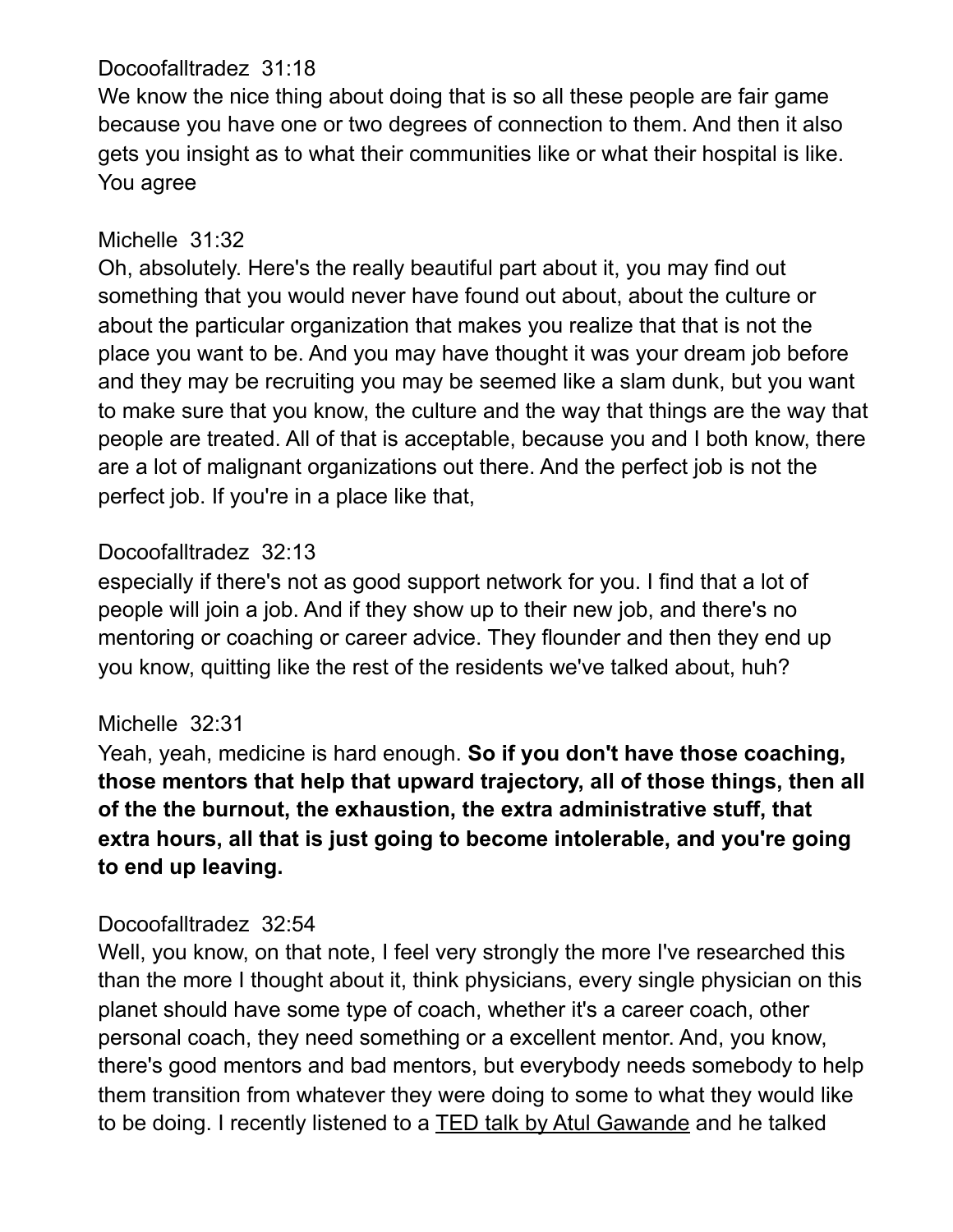about how he was very resistant in his career at first to have a coach and then once he had one of his old attendings, you know,

scrubbing with him for a surgery just to observe him, he was really surprised how much more improvement it provided for him through through the coaching and I find that physicians in general are very, very resistant to coaching. Why do you think that is?

### Michelle 33:51

Yeah, I think that's changing. But I agree, initially, physicians are not open to coaching, and in fact, have not been the most been asking for it traditionally. And so that may have heard us as a profession. And hopefully it's going to get better now that I do see things changing. **But I think it kind of goes back to the culture of medicine and the inability to ask for help, or to be seen as weak or to be seen as not knowing it all**. And needing mentorship or coaching, Atull Gawande has changed a lot of things for people. And that's such a positive thing he's written on coaching is written on a lot of different topics that have gotten them exposed and out there. And that, in turn, has also brought other people out talking about the benefits of not only coaching, but work life balance, and wellness, and all of these things that people thought doctors didn't need, or even physicians themselves thought they they didn't need, because they were, they were great. They, once you're trained you, you've got it all, you know it all, you've got it all. And it's amazing. And now, we just know that is not the truth. And people are a lot more willing to admit that now. And so that is such a great thing. And I think that'll help us as a profession overall.

## Docoofalltradez 35:17

So so you personally are finding that more and more physicians are willing to seek out help and and then accept the help.

#### Michelle 35:24

Yes, I have had people call me and say that two or three years ago, they would never have even considered reaching out to me or working with me. And that has been true both in the physicians helping physicians coaching practice that I run, and in some of the other coaching realms, where I work with large organizations to coach their physicians, there are older physicians now that are coming to the meetings or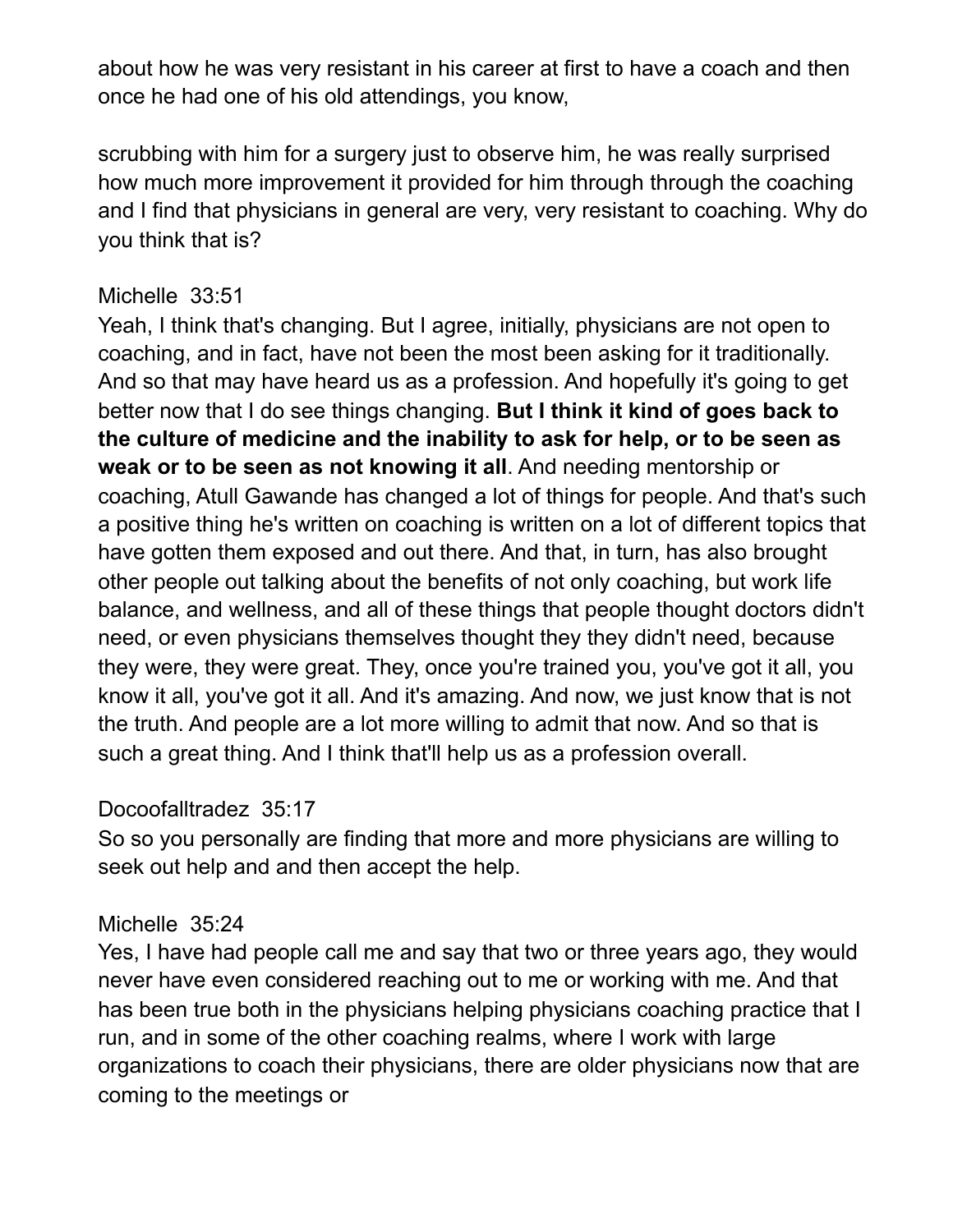signing up for the phone calls or the workshops and saying, I never would have done this five years ago. So that's great.

### Docoofalltradez 36:01

Well, you know, I think part of the reason why you would want to get a coach to in the beginning is networking, in and of itself, is it's hard. And if you have somebody that you can talk to about an experience, you might have had the networking and then receive feedback on it would it would then make you even better at networking and or, like you said, achieving work life balance or just been an awesome being happier and awesome in your career? Exactly.

Michelle 36:25 Yep.

#### Docoofalltradez 36:26

So we talked earlier on the podcast about some exciting news. What kind of excited us were going to share with us today?

## Michelle 36:32

Yeah, so I am having the first physicians helping physicians meeting and it is going to be a celebration. And the reason I've decided to do it this way is because meetings and conferences, they can get so boring and expensive. This is going to be a non traditional meeting where we're going to bring together people that I've worked with over the decade of time that I've been coaching and I have worked with a lot of people. So I'm putting the word out to everyone that this is a time of celebration for non clinical careers and side gigs for helping people to get further along in where they want to be whether they are already working in a non clinical career or have a non clinical side gig or whether they've just thought about it for years and are ready now we're going to bring everyone together, we're going to be mentoring like crazy. There are going to be some workshops and sessions because I want people to get value out of this. **And I will personally guarantee that everyone who comes has an updated resume an elevator pitch when they leave.** So not only will they get amazing networking, but they will actually get something that can cost hundreds of dollars. Now the really cool thing about this is the way that I am structuring the registration for it's going to be a donation. So. I'm ponying up the over 10 grand for food and beverages, and a block of hotel rooms. And what I'm asking for the people that want to come is is a donation anywhere from 200 to 500. I mean, if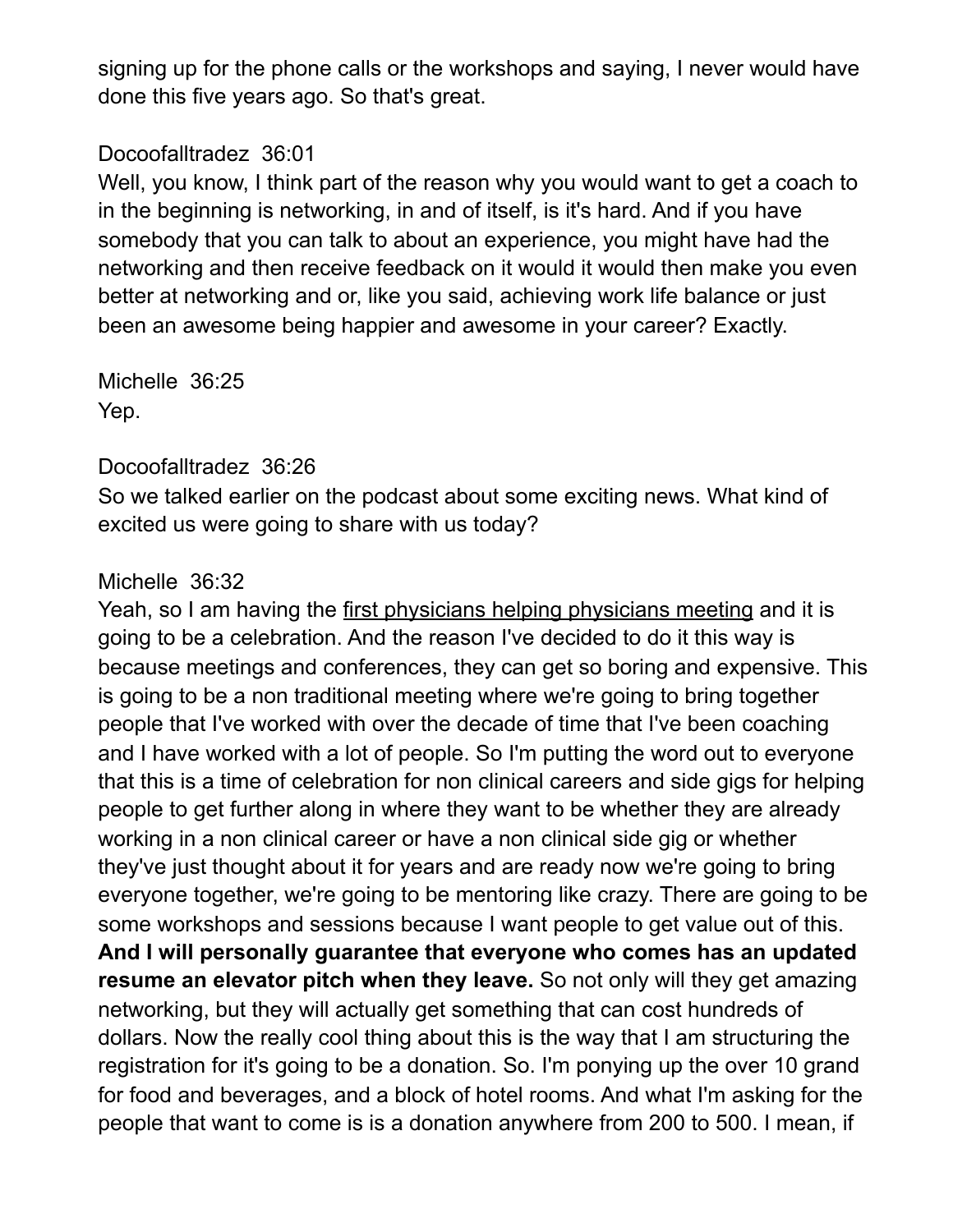you want to give more, that's great, but no one is expected to and we're just going to have a big party is going to be amazing. in Austin, Texas, April.

So we're about six months away. The first weekend in April, I'll be sending out information. And hopefully you'll post some information on your website so that if people hear this and they're interested, they can get on the site and register because I know that block rooms is going to go quick.

### Docoofalltradez 38:46

How exciting. Yeah, I will post it on the show notes. And I am so excited to go and from what I understand the lots of people are going to be excited to go as well. Oh, yeah,

### Michelle 38:56

I've already had 15 people commit are ready to go be mentoring and helping people and I know that you're going to be there. You're going to be talking about some things so it's gonna be fun. I'm so excited.

### Docoofalltradez 39:09

Oh, my God, I'm I'm I'm thrilled to death. Where else can people find you? what's what's the website would be the best place Yeah,

#### Michelle 39:15

probably the website a PHPhysicians.com. You can just google physicians helping physicians and that'll come up I'm all over the place. I'm I since I've been doing this for so long. I'm very Google my articles are still out there from the early 2000s you can read those are you can see him on my site. I'm on all the social media channels. And so I'm I'm pretty easy to find.

#### Docoofalltradez 39:44

Well, Michelle, I just want to thank you. You know, you know, I could tell that you've been doing this for such a long time your message is so crystal clear. Your advice is so actionable and your results are undeniable. So I personally went through your coaching class in your and your process. And it was it was nothing short of amazing. I was then coached by one of your students and then I had coached somebody else and even that experience was just unbelievable. And I received massive value from my coach. Hopefully I delivered good value to my to my coach. He I guess is what you will. Yeah.